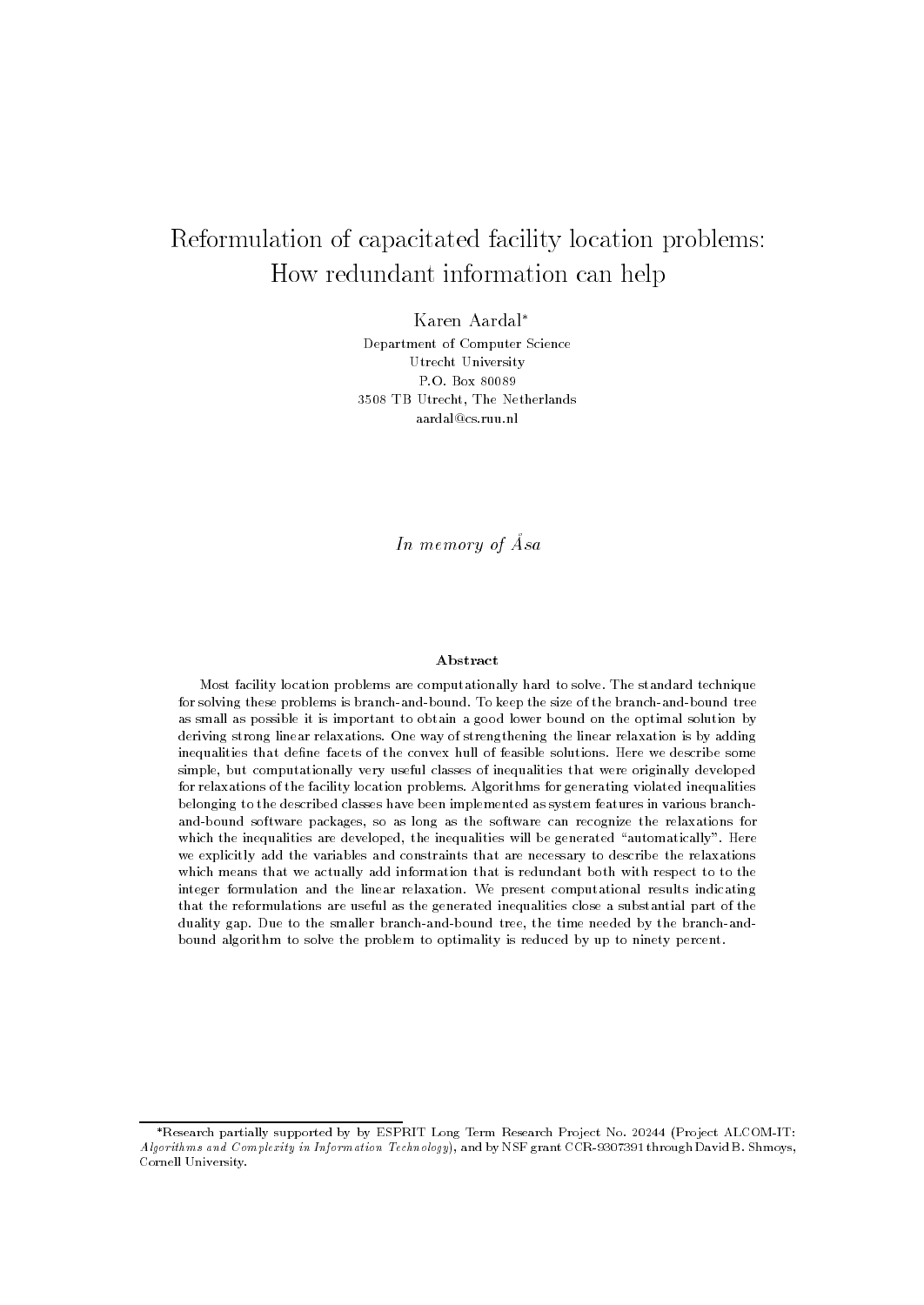#### 1Introduction.

Facility location problems are central in combinatorial optimization since they can be associated with a large variety of applications, and since they form relaxations of many involved distribution type problems. Most facility location problems are NP-hard, and therefore have to be solved by enumerative methods. In order to keep the enumeration tree as small as possible it is crucial to find good lower bounds on the optimal solution. Here we will discuss simple ways of reformulating capacitated facility location problems such that the linear relaxations associated with the various models yield good lower bounds on the optimal value. Structural properties of the location problems treated here have been studied by e.g. Leung and Magnanti (1989), Cornuéjols, Sridharan and Thizy (1991), Aardal (1992), and Aardal, Pochet and Wolsey (1995).

It is well-known that adding inequalities that define high-dimensional faces of the convex hull of feasible solutions to the initial formulation strengthens the lower bound obtained from the linear relaxation. This so-called cutting plane technique has made it possible to solve large-scale instances of several hard combinatorial optimization problems, see Aardal and Van Hoesel (1995,1996).

When developing valid inequalities for a certain problem type one typically starts by investigating the facial structure of various relaxations of the problem. The advantage is that the inequalities that are valid for a relaxation  $RP$  of a polyhedron P is also valid for P, and in several cases we have that inequalities that define high-dimensional faces of the convex hull of  $RP$  (conv $(RP)$ ) also define high-dimensional faces of conv( $P$ ). Moreover, it may be possible to adapt the inequalities developed for  $RP$  to better reflect the structure of P. An example in this spirit is the family of two-matching inequalities, see Edmonds (1965), that were developed for the two-matching polytope. The constraints defining the two-matching polytope form a subset of the constraints defining the traveling salesman polytope, so the two-matching constraints are also valid for the traveling salesman polytope. The two-matching constraints were generalized by Chvatal (1975) to the class of comb inequalities that is valid for the traveling salesman polytope.

Here we shall discuss various classes of inequalities that have proved computationally efficient for capacitated facility location problems. These inequalities dene facets of relaxations of the location problems, precisely as in the case of the two-matching inequalities with respect to the two-matching polytope, but here the relaxations are slightly less obvious, as they are not formed by simply taking a subset of the location constraints. An aspect that make these classes particularly useful is that their associated *separation problem*, i.e., the problems of identifying violated inequalities belonging to the classes, can be solved approximately by efficient heuristics. Moreover, these separation algorithms have been implemented in standard software packages such as MPSARX (Van Roy and Wolsey (1987)), and MINTO (Savelsbergh et al. (1994)). To make it possible for such software to "recognize" the relaxations in order to generate the inequalities, we have to state the relaxations explicitly, which in our case means that we have to add redundant information to the models. As we shall demonstrate, the increase in the size of the problem is fairly limited, whereas the improvement of the lower bound is quite large. Some of the inequalities treated here have also served as a starting point for developing new classes of inequalities designed to reflect the structure of the location problems more closely. These more specialized classes of inequalities are not treated here, but can be found in the articles of Leung and Magnanti, and of Aardal, Pochet and Wolsey. The computational usefulness of the inequalities developed for the relaxations discussed here supports the study of the facial structure of polytopes that occur as relaxations of several more involved polytopes.

We will consider two different capacitated facility location problems; the single-level capacitated facility location problem, and the two-level capacitated facility location problem. For both problems we will derive simple relaxations, and give examples of strong valid inequalities that are valid for the relaxations, and therefore also for the location problems. We finish by presenting our computational experience. The results demonstrate that the inequalities are very useful in reducing the duality gap and the size of the branch-and-bound tree.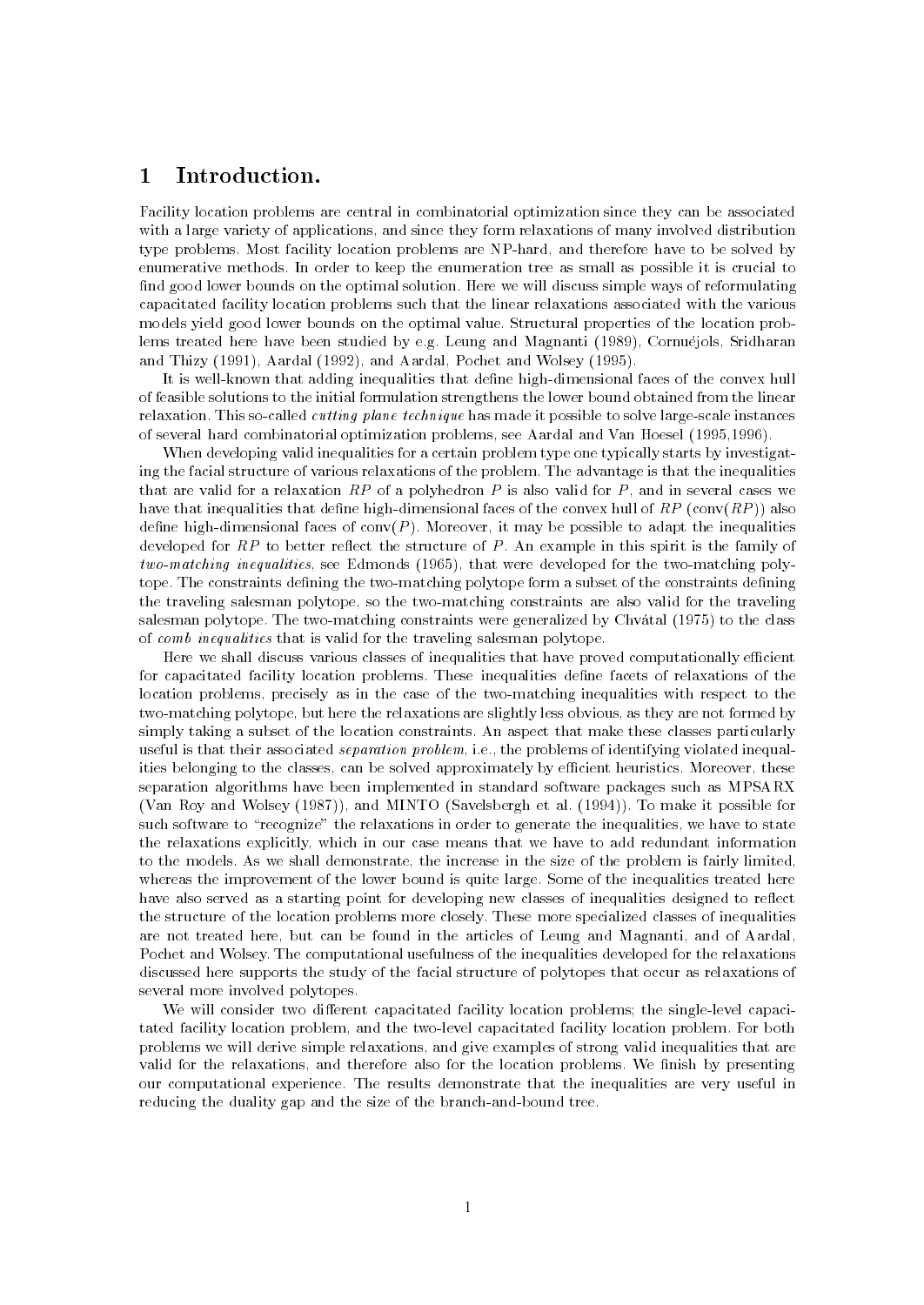#### 2The single-level capacitated facility location problem.

The problem is defined as follows. We are given a set  $N = \{1, \ldots, n\}$  of clients. Client  $k \in N$  has demand  $d_k$  of a certain type of goods. The goods are delivered from facilities, and we are given a set  $M = \{1, \ldots, m\}$  of possible sites where facilities can be located. A facility located at site j has capacity  $m_j$ . The fixed cost of setting up a facility at site j is  $f_j > 0$ , and the cost of transporting one unit from facility j to client k is  $c_{j,k} \geq 0$ .

To model the problem we use variables  $y_j$ , which take value one if a facility is opened at site j and value zero otherwise, and variables  $v_{jk}$  that denote the flow from facility j to client k. The mathematical programming formulation is as follows.

$$
\min \{ \sum_{j \in M} \sum_{k \in N} c_{jk} v_{jk} + \sum_{j \in M} f_j y_j : (v, y) \in X^{\text{CFL}} \}
$$

where

$$
X^{\text{CFL}} = \{ (v, y) \in \mathbb{R}_+^{m \times n} \times \mathbb{Z}_+^m : \sum_{j \in M} v_{jk} = d_k, \quad k \in N,
$$
 (1)

$$
\sum_{k \in N} v_{j k} \leq m_j y_j, \quad j \in M,
$$
\n<sup>(2)</sup>

$$
0 \le v_{jk} \le d_k y_j, \quad j \in M, \ k \in N,
$$
 (3)

$$
y_j \leq 1, \quad j \in M \}.
$$
 (4)

Throughout this section we will assume that  $\sum_{j\in M} m_j - m_r \ge \sum_{k\in N} d_k$ , for all  $r \in M$ , which ensures that  $X^{\text{CFL}}$  is full-dimensional.

The location problem can be illustrated by a bipartite graph  $G = ((U, V), A)$ , where the vertices in U and V represent the facility sites and clients respectively. An arc  $(j, k)$  is introduced between the vertices  $j \in U$  and  $k \in V$  if  $c_{jk} < \infty$ , see Figure 1.



Figure 1: Representing the facility location problem by a bipartite graph.

Now, assume that we aggregate the clients to one "super client", which implies that we also aggregate all flow from a certain facility. Let

$$
v_j - \sum_{k \in N} v_{jk} = 0,\tag{5}
$$

and let  $d(S) = \sum_{k \in S} d_k$ . By using the aggregate flow  $v_j$  in the capacity constraint (2) we obtain

$$
v_j \le m_j y_j \,, \tag{6}
$$

and by adding all demand constraints together we obtain

$$
\sum_{j \in M} v_j = d(N). \tag{7}
$$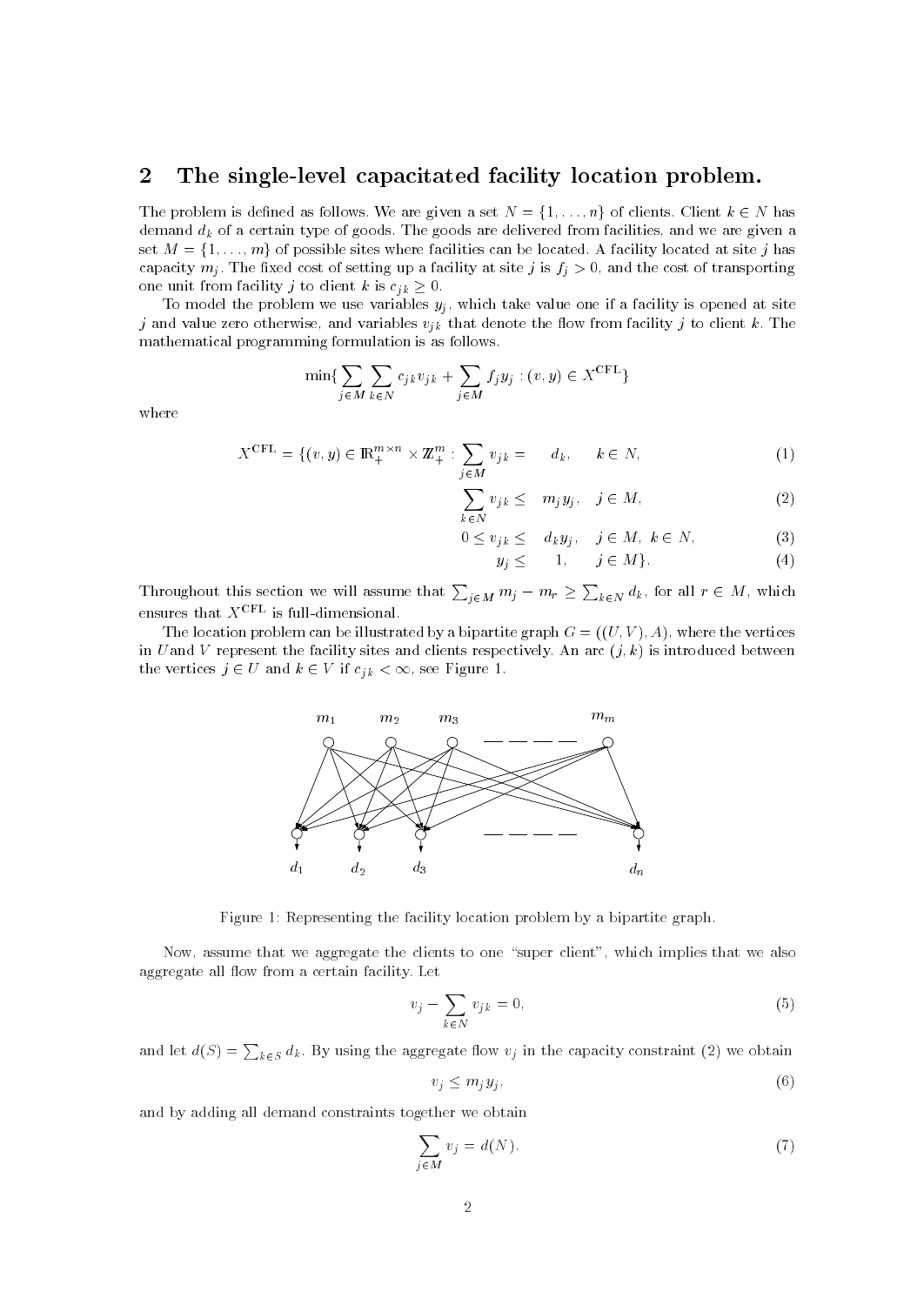Using  $(6)$  in  $(7)$  gives

$$
\sum_{j \in M} m_j y_j \ge d(N). \tag{8}
$$

We define the surrogate knapsack polytope  $X^+$  as:

$$
X^{K} = \{ y \in \mathbb{Z}_{+}^{m} : \sum_{j \in M} m_{j} y_{j} \ge d(N), y_{j} \le 1, j \in M \}.
$$

**Proposition 1** (Aardal, Pochet, Wolsey (1995).) The polytope  $X^+$  is a relaxation of  $X^{++}$ , i.e.,  $X^{K} \supseteq X^{CFL}$  .

Consider a subset  $J\subseteq M$  such that  $\sum_{j\in J}m_j>\sum_{j\in M}m_j-d(N).$  We call such a set  $J$  a cover with respect to M and N, and if  $\sum_{j \in S} m_j \leq \sum_{j \in M} m_j - d(N)$  for all  $S \subset J$ , then we say that  $J$  is a minimal cover. Since the capacity of the set  $M \setminus J$  is too small to satisfy  $d(N)$  we can conclude that the cover inequality

$$
\sum_{j \in J} y_j \ge 1 \tag{9}
$$

is valid for  $X^{\pm}$ , and since  $X^{\pm}$  is a relaxation of  $X^{\pm\pm}$  we also know that (9) is valid for  $X^{\pm\pm}$ .<br>Wolsey (1975) gave sufficient conditions for the cover inequalities to be facet defining for conv(X<sup>K</sup>). For the facility location polytope the following holds:

**Theorem 2** (Aardal, Pochet, Wolsey (1995).) Let  $m_{\min} = \min_{j \in J} m_j$ . If  $J \subset M$  is a minimal cover with respect to M and N, and if  $\sum_{j\in M\setminus J}m_j+m_{\min}>d(N)$ , then the cover inequality (9) **Theorem 2** (Aardal, Pochet, Wolsey (1995).) Let  $m_{\min} = \min_{j \in J} m_j$ <br>cover with respect to M and N, and if  $\sum_{j \in M \setminus J} m_j + m_{\min} > d(N)$ , the<br>defines a facet of conv( $X^{\text{CFL}}$ )  $\cap$  { $y \in \{0, 1\}^m : y_j = 1$  for  $j \in M \setminus J$ }.

The most general form of a cover inequality is obtained by choosing a subset  $M' \subset M$  and by initially setting  $y_j = 0$  for all  $j \in M \setminus M'$ . We can now obtain a facet as in Theorem 2 for a minimal cover  $J' \subset M'$  with respect to M' and N. By applying lifting to the variables  $y_j$ ,  $j \in M \setminus M'$  that are currently set to zero, and  $y_j$ ,  $j \in M' \backslash J'$  that are currently set to one, we obtain an inequality of the following form:

$$
\sum_{j \in M \setminus M'} \alpha_j y_j + \sum_{j \in M' \setminus J'} \beta_j y_j + \sum_{j \in J'} y_j \ge 1 + \sum_{j \in M' \setminus J'} \beta_j.
$$
 (10)

The coefficients  $\alpha_j$ ,  $j \in M \setminus M'$  and  $\beta_j$ ,  $j \in M' \setminus J'$  are nonnegative and have to be chosen such that the inequality (10) remains valid, see e.g. Nemhauser and Wolsey (1988).

Crowder, Johnson and Padberg (1983) developed an algorithm for finding violated lifted cover inequalities (10), and such an algorithm has been implemented in for instance the software package MINTO. As long as MINTO "recognizes" the surrogate knapsack structure it will automatically generate violated cover inequalities (10). This suggests us to modify the formulation of the facility location problem by adding the constraints defining the aggregate flow  $(5)$ , and the aggregate demand constraint (7), and replacing the capacity constraints (2) by the aggregate capacity constraints (6). It total we introduce m new variables and  $m + 1$  new constraints.

Our next relaxation takes the flow into consideration as well, but again uses aggregate information only. Consider the following single-node flow polytope,  $X^{\pm\pm\mp}$  .

$$
X^{\text{SNF}} = \{ (v, y) \in \mathbb{R}_+^m \times \mathbb{Z}_+^m : \sum_{j \in M} v_j = d(N), v_j \le m_j y_j, y_j \le 1, j \in M \}.
$$

The single-node flow model is illustrated in Figure 2.

**Proposition 3** (Aardal, Pochet, Wolsey (1995).)  $X^{\text{SNF}} \supset X^{\text{CFL}}$ .

**Definition 1** A subset  $J \subseteq M$  is called a flow cover with respect to N if  $\sum_{j \in J} m_j = d(N) + \lambda$ , where  $\lambda > 0$ .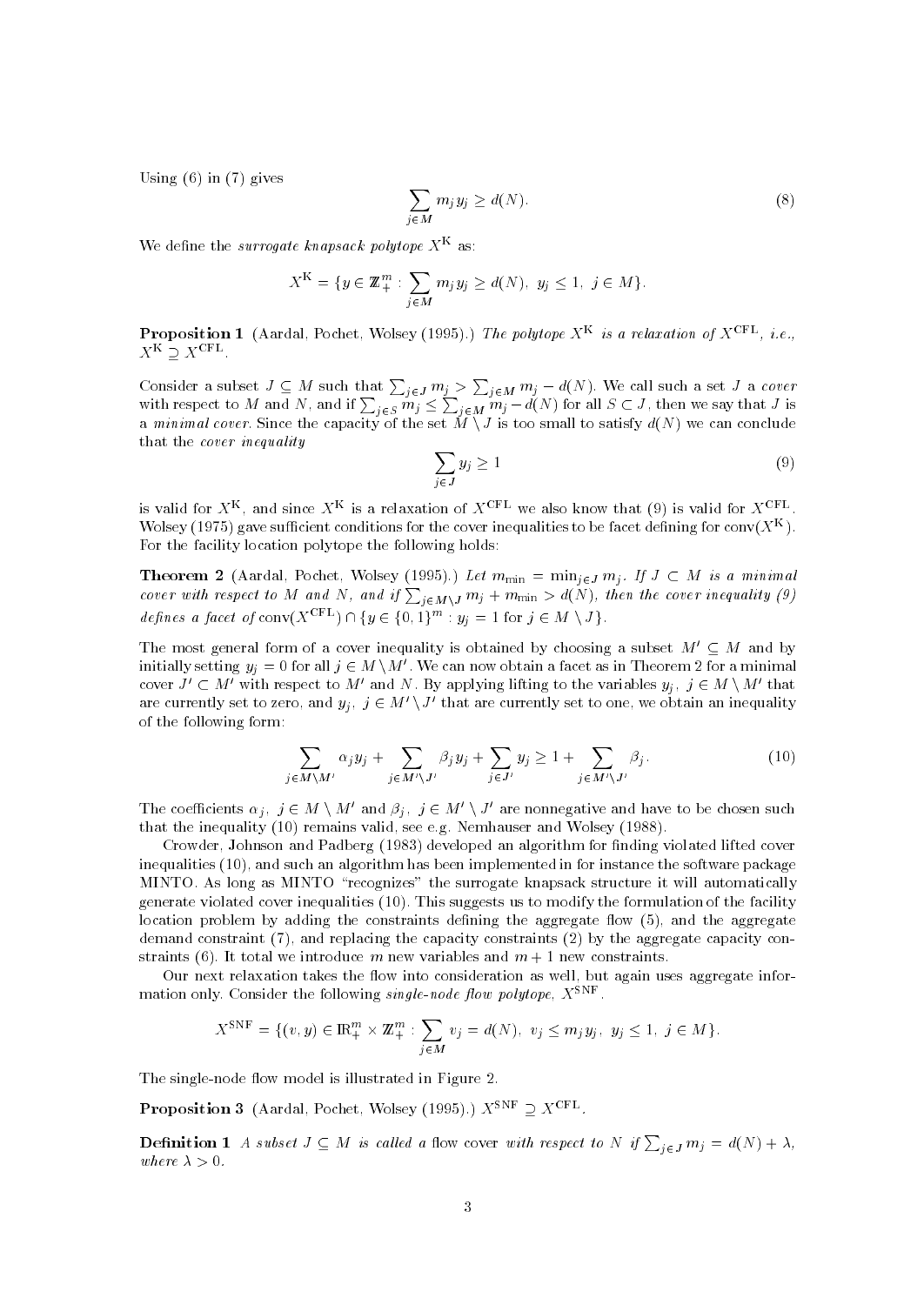

Figure 2: The single-node flow relaxation of the location problem.

If we open all arcs  $j \in J$ , then the maximum flow along these arcs is equal to  $d(N)$ , since the set J has excess capacity  $\lambda > 0$ . If we close arc  $k \in J$  and leave all arcs in  $J \setminus \{k\}$  open, then the maximum flow along the open arcs is equal to  $\min\{d(N),\sum_{j\in J}m_j-m_k\}=\min\{d(N),d(N)-(m_k-\lambda)\}=$  $d(N) - (m_k - \lambda)^+$ . This is the intuition behind the flow cover inequalities (11) that have been<br>developed for  $X^{\text{SNF}}$ , see Padberg, Van Roy and Wolsey (1985).

$$
\sum_{j \in J} v_j \le d(N) - \sum_{j \in J} (m_j - \lambda)^+ (1 - y_j) \tag{11}
$$

As long as there exists at least one  $j \in J$  such that  $m_j > \lambda$ , the flow cover inequalities (11) define facets of conv( $X^{++}$ ). For conv( $X^{++}$ ) we obtain a similar result.

**Theorem 4** (Aardal, Pochet, Wolsey (1995).) Let  $J \subseteq M$  be a flow cover with respect to N. If  $\max_{j\in J} m_j > \lambda$ , then the flow cover inequality (11) defines a facet for conv(X<sup>CFL</sup>).

An algorithm for solving the separation problem based on the flow cover inequalities approximately, was presented by Van Roy and Wolsey (1987). Again, since such an algorithm belongs to the systems features of MINTO, flow cover inequalities will be generated automatically given the formulation  $(1), (3)-(7)$ . It is worth noting that we can generate the cover inequalities (10), and the flow cover inequalities (11) for any subset  $K \subseteq N$ .

Aardal, Pochet, and Wolsey (1995) have studied the effective capacity inequalities and the submodular inequalities for  $X^{\text{CFL}}$ , which can both be viewed as generalizations of the flow cover inequalities.

We conclude this section by giving an example of a knapsack cover inequality and a flow cover inequality.

Example 1 Consider the following instance of the capacitated facility location problem, see Figure 3. First, we consider a knapsack cover inequality. Let  $M' = \{2, 3, 4, 5, 6\}$ . The set  $J' = \{2, 4\}$ defines a cover with respect to  $M'$  and N. The inequality

 $y_2 + y_4 \geq 1$ 

 $y_2 + y_4 \ge 1$ <br>defines a facet of conv( $X^{\text{CFL}}$ )  $\cap$  { $y \in \{0, 1\}^6$ :  $y_3 = y_5 = y_6 = 1$ ,  $y_1 = 0$ }. If we lift variable  $y_3$  we need to find a value of the lifting coefficient  $\beta > 0$  such that the inequality  $\beta y_3 + y_2 + y_4 > 1 + \beta$ is valid. By choosing the maximum value of  $\beta$  we increase the dimension of the face induced by the lifted inequality by one. The maximum value of  is found by solving the following problem: the lifted inequality by one. The maximu<br>  $\beta = \min[y_2 + y_4 : \{(y_2 + y_4) \in \{0, 1\}^2 : 2]$ 

$$
\beta = \min[y_2 + y_4 : \{(y_2 + y_4) \in \{0, 1\}^2 : 25y_2 + 20y_4 \ge 55 - 15y_5 - 10y_6, y_5 = y_6 = 1\}] - 1 = 1,
$$

which yields the inequality

$$
y_2 + y_3 + y_4 \ge 2.
$$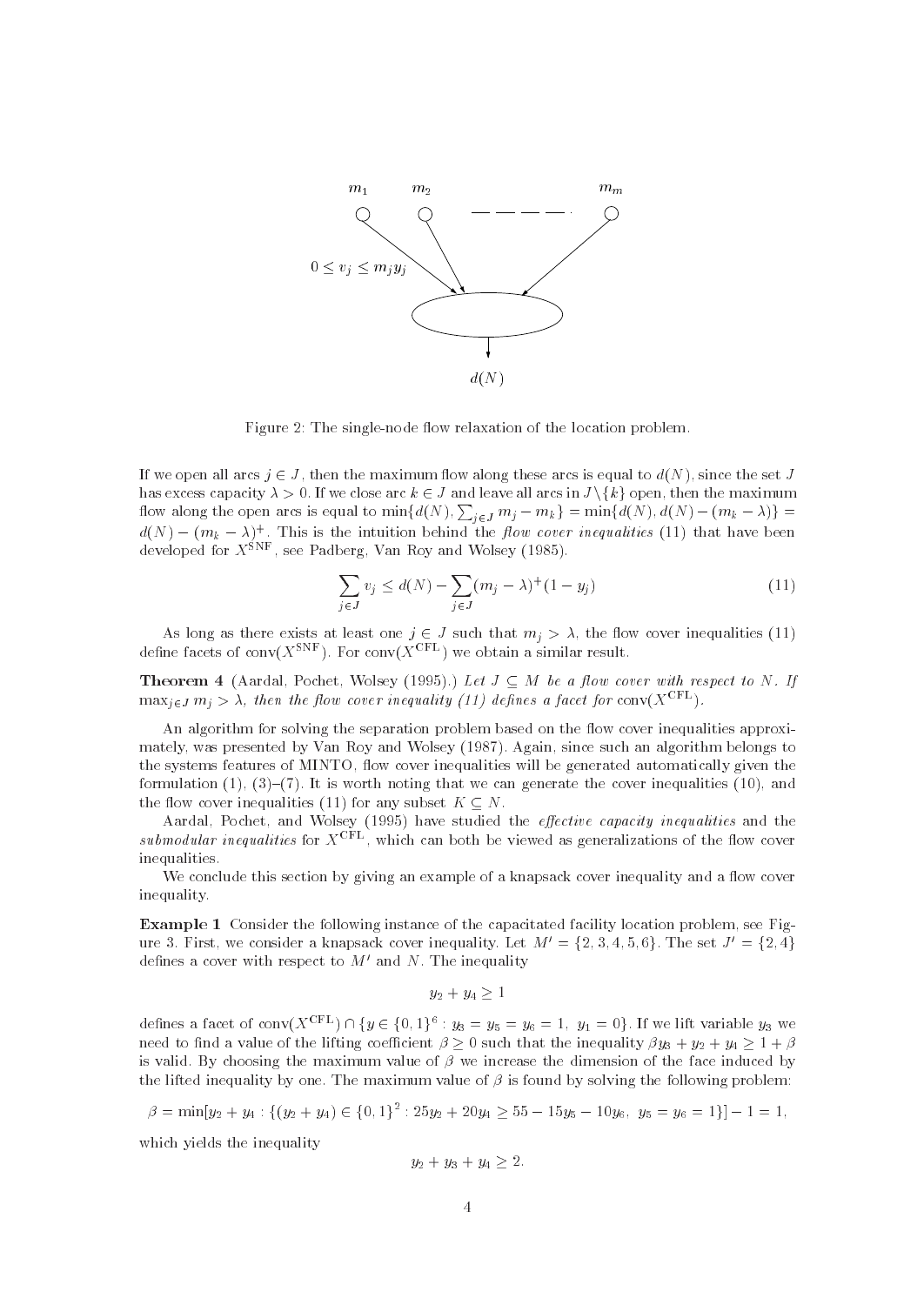

Figure 3: Aggregated facility location instance.

The lifting coefficient of variables  $y_5$ ,  $y_6$  are both equal to zero. Next, we lift the variable  $y_1$  that is currently set equal to zero. Here we want to find the minimum value of  $\alpha \geq 0$  such that the inequality  $\alpha y_1 + y_2 + y_3 + y_4 \ge 2$  is valid, wich is done by solving the problem<br>  $\alpha = 2 - \min[y_2 + y_3 + y_4] : \{(y_2 + y_3 + y_4 \in \{0, 1\}^3 : 25y_2 + 15y_3 + 20y_4 + 15y_5 + 10y_6 > 5y_4\}]$ 

$$
\alpha = 2 - \min[y_2 + y_3 + y_4] : \{ (y_2 + y_3 + y_4 \in \{0, 1\}^3 : 25y_2 + 15y_3 + 20y_4 + 15y_5 + 10y_6 \ge 55 - 35 \}] = 2.
$$

We have now obtained the inequality

$$
2y_1 + y_2 + y_3 + y_4 \ge 2,
$$

which defines a facet of  $conv(X^{\text{CFL}})$ .

Next, we will give an example of a flow cover inequality. The set  $J = \{2, 4, 5, 6\}$  defines a flow cover with respect to N. The excess capacity  $\lambda = 70 - 55 = 15$ , which gives rise to the flow cover inequality  $v_2 + v_4 + v_5 + v_6 \leq 55 - 10(1 - y_1) - 5(1 - y_2)$ . If we express this inequality in the flow variables  $v_{jk}$  we obtain:

$$
\sum_{k \in N} v_{2k} + \sum_{k \in N} v_{4k} + \sum_{k \in N} v_{5k} + \sum_{k \in N} v_{6k} \le 55 - 10(1 - y_1) - 5(1 - y_2).
$$

The above inequality defines a facet of  $conv(X^{\text{CFL}})$ .

#### 3The two-level capacitated facility location problem.

A typical application of the two-level capacitated facility location problem is as follows. We are given a set of clients, as in the single level case, and two sets of different facilities. The "higherlevel", or major, facilities could for instance be regional distribution centers, and the "lower-level" or minor, facilities could be local distribution centers. The goods are transported form the regional distribution centers by large trucks to the local ones, and from there the goods are distributed further to the clients.

Modeling the two-level problem is slightly less straightforward than the one-level problem. Two obvious ways of formulating the problem is the "multicommodity formulation" and the "flow formulation". In the multicommodity formulation we consider the flow on the path  $(i, j, k)$ , where  $i$  is a major facility,  $j$  is a minor facility, and  $k$  is a client. In the flow formulation we consider the flow at each level, and require conservation of flow at the minor depot level. We can prove, see Aardal (1992), that the linear relaxation of the multicommodity formulation is at least as strong as the linear relaxation of the flow formulation, and for many instances the difference can be quite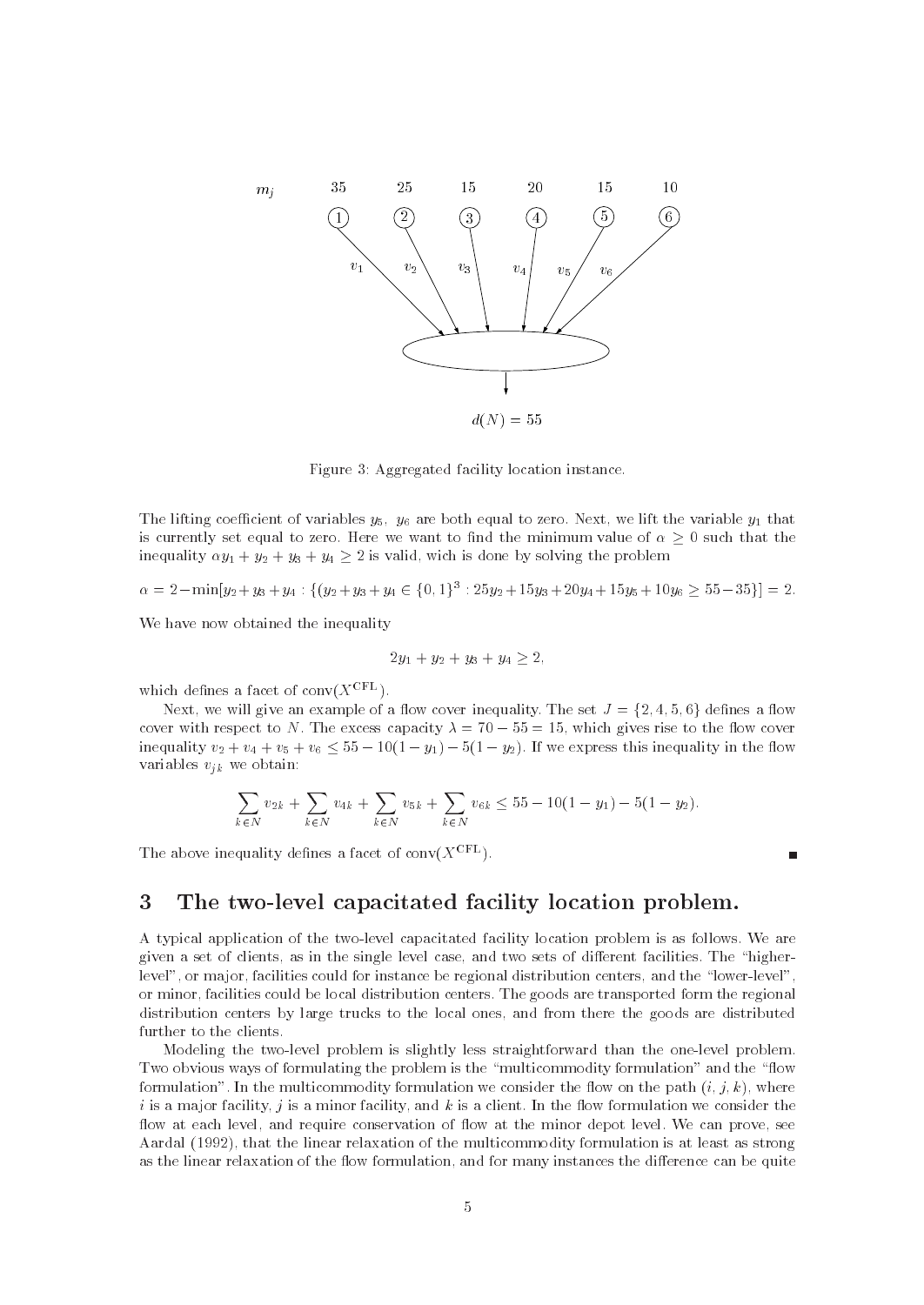large. A drawback with the multicommodity formulation is, however, that it grows rapidly as the size of the problem instance grows. For realistic problem sizes this means that it is impossible to keep all variables in the formulation. An alternative would then be to consider column generation rather than constraint generation. We however wanted to investigate whether it was possible to strengthen the flow formulation in an efficient way to obtain a lower bound of the same quality as the lower bound produced by the multicommodity formulation. For a set of relatively small instances we could conclude that the time needed to improve the linear relaxation of the flow formulation to the level produced by the linear relaxation of the multicommodity formulation by letting MPSARX generate various types of valid inequalities, was shorter than the time it took to solve the linear relaxation of the multicommodity formulation, see further Section 4.

Let  $v_{ik}$  and  $y_i$  be as in the formulation of the single-level problem, and let  $L = \{1, \ldots, l\}$  be the set of major facilities. Let  $x_i$  be one if a major facility is opened at site  $i \in L$ , and zero otherwise, and let  $w_{ij}$  denote the flow between major facility i and minor facility j. The flow formulation of the two-level problem is given below.

$$
\min\{\sum_{i\in L}\sum_{j\in M}d_{ij}w_{ij} + \sum_{j\in M}\sum_{k\in N}c_{jk}v_{jk} + \sum_{i\in L}g_ix_i + \sum_{j\in M}f_jy_j : (v, y) \in X^{\text{TCFL}}\}
$$

where

$$
X^{\text{CFL}} = \{ (w, v, x, y) \in \mathbb{R}_+^{l \times m} \times \mathbb{R}_+^{m \times n} \times \mathbb{Z}_+^l \times \mathbb{Z}_+^m : \sum_{j \in M} w_{ij} \leq u_i x_i, \quad i \in L, \tag{12}
$$

$$
\sum_{i \in L} w_{ij} \leq m_j y_j, \quad j \in M,
$$
\n(13)

$$
\sum_{i \in L} w_{ij} - \sum_{k \in N} v_{jk} = 0, \quad j \in M,
$$
\n(14)

$$
\sum_{j \in M} v_{jk} = d_k, \quad k \in N,
$$
\n(15)

$$
\sum_{k \in N} v_{j,k} \leq m_j y_j, \quad j \in M,
$$
\n(16)

$$
v_{j,k} \leq d_k y_j, \quad j \in M, \ k \in N, \tag{17}
$$

$$
x_i \leq 1 \qquad i \in L,\tag{18}
$$

$$
y_j \leq 1, \quad j \in M \}.
$$
 (19)

Again we will assume that  $X^{\text{TCFL}}$  is full-dimensional, which is the case if  $\sum_{j \in M} m_j - m_r \geq 1$  $d(N)$ , for all  $r \in M$ , and if  $\sum_{i \in L} u_i - u_s \geq d(N)$ , for all  $s \in L$ . The two-level problem can be illustrated by the network shown in Figure 4.

Since the one-level problem is a relaxation of the two-level problem, we can use the inequalities mentioned in Section 2 for the two-level problem as well.

**Theorem 5** Let  $u_{\min} = \min_{i \in I} u_i$ . If  $I \subset L$  is a minimal cover with respect to L and N, and if  $\sum_{i\in L\backslash I}u_i+u_{\min}>d(N),$  then the cover inequality

$$
\sum_{i \in I} x_i \ge 1 \tag{20}
$$

defines a facet of  $\text{conv}(X^{\text{TCFL}}) \cap \{x \in \{0, 1\}^l : x_i = 1, l \in L \setminus I\}.$ 

*defines a facet of* conv $(X^{\text{TCFL}}) \cap \{x \in \{0, 1\}^l : x_i = 1, l \in L \setminus I\}$ .<br>The cover inequality  $\sum_{j \in J} y_j \ge 1$ , (9), defines a facet of conv $(X^{\text{TCFL}}) \cap \{y \in \{0, 1\}^m : y_j = 1, j \in I\}$  $M \setminus J$  under the same condition as given in Theorem 2, and by applying lifting to inequalities (9) and (20), as described in Section 2, we can obtain cover inequalities containing variables whose indices do not belong to the cover, c.f. inequality (10).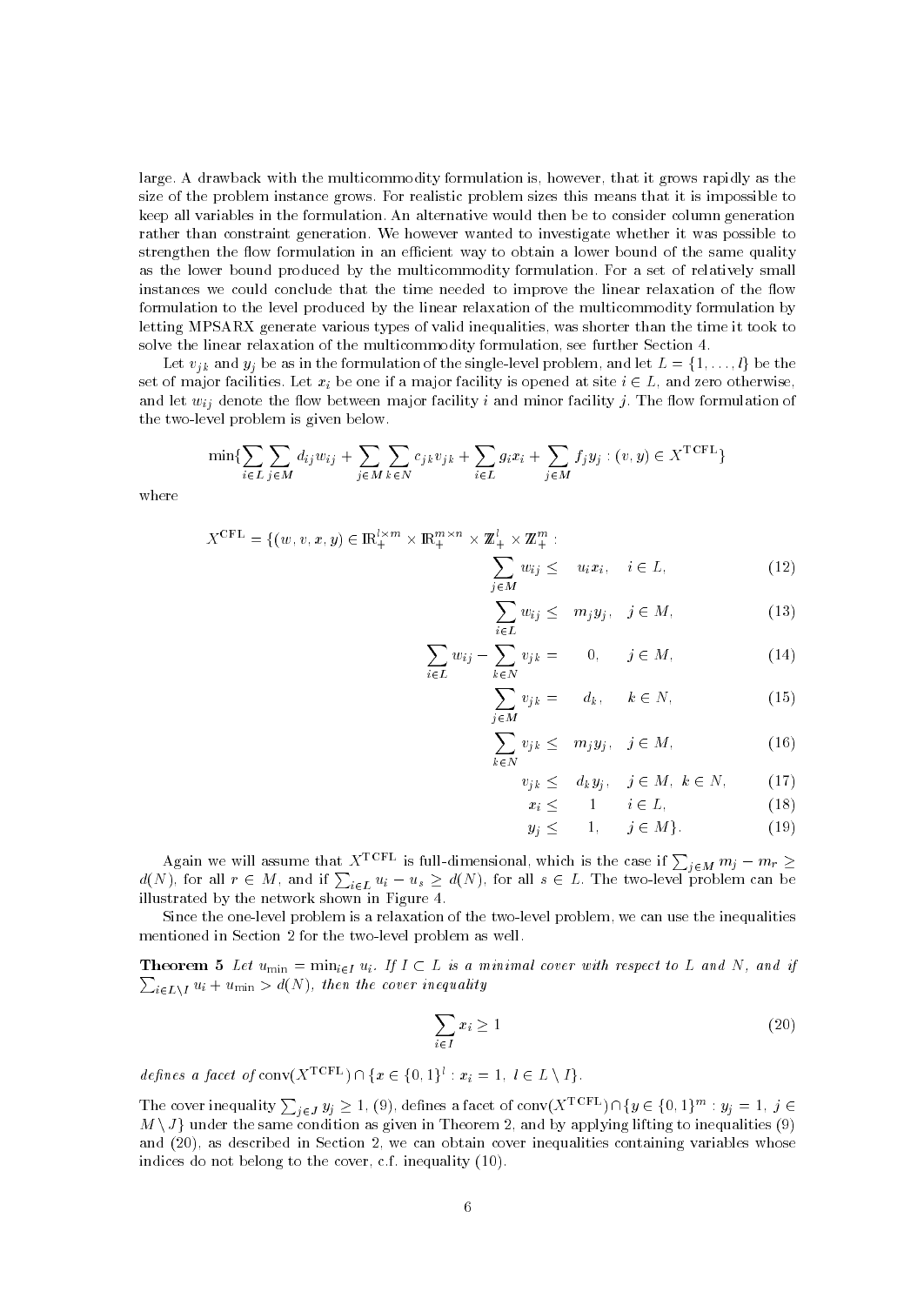

Figure 4: Network representation of the two-level problem.

Similarly, we can generate flow cover inequalities for both levels. The flow cover inequalities (11) define facets of conv $(X<sup>TCFL</sup>)$  usder the same condition as given in Theorem 4, and for the major level we obtain a similar result. Let

$$
w_i - \sum_{j \in M} w_{ij} = 0. \tag{21}
$$

**Theorem 6** Let  $I \subseteq L$  be a flow cover with respect to N, and let  $\sum_{i \in I} u_i = d(N) + \lambda$  where  $\lambda > 0$ . If  $\max_{i \in I} u_i > \lambda$ , then the flow cover inequality

$$
\sum_{i \in I} w_i \le d(N) - \sum_{i \in I} (u_i - \lambda)^+ (1 - x_i)
$$
\n(22)

defines a facet of  $conv(X^{TCFL})$ .

In order for MPSARX or MINTO to generate the knapsack and flow cover inequalities automatically we need to reformulate the two-level location problem as follows. Add the defining constraints (5) and (21), and the aggregate demand constraints (7) and

$$
\sum_{i \in L} w_i = d(N). \tag{23}
$$

Moreover, substitute the current capacity constraints (12), and (16) by the aggregate capacity constraints (6) and

$$
w_i \le u_i x_i. \tag{24}
$$

In total we have added  $l + m$  variables and  $l + m + 2$  constraints.

Next, we will consider a relaxation of the two-level problem that involves both facility levels. Consider the path  $(i, j, k)$  given in Figure 5. Let  $\overline{m}_{ij} = \min\{u_i, m_j\}$  for  $i \in L, j \in M$ , and let  $\bar{d}_{jk} = \min\{m_j, d_k\}$  for  $j \in M$ ,  $k \in N$ . The structure illustrated in Figure 5 can be described by the following constraints.

$$
w_i - \sum_{p \in M \setminus \{j\}} w_{ip} - w_{ij} = 0, \qquad (25)
$$

$$
w_{ij} + \sum_{l \in I \subset L \setminus \{i\}} w_{lj} - \sum_{q \in N \setminus \{k\}} v_{jq} - v_{jk} = 0, \qquad (26)
$$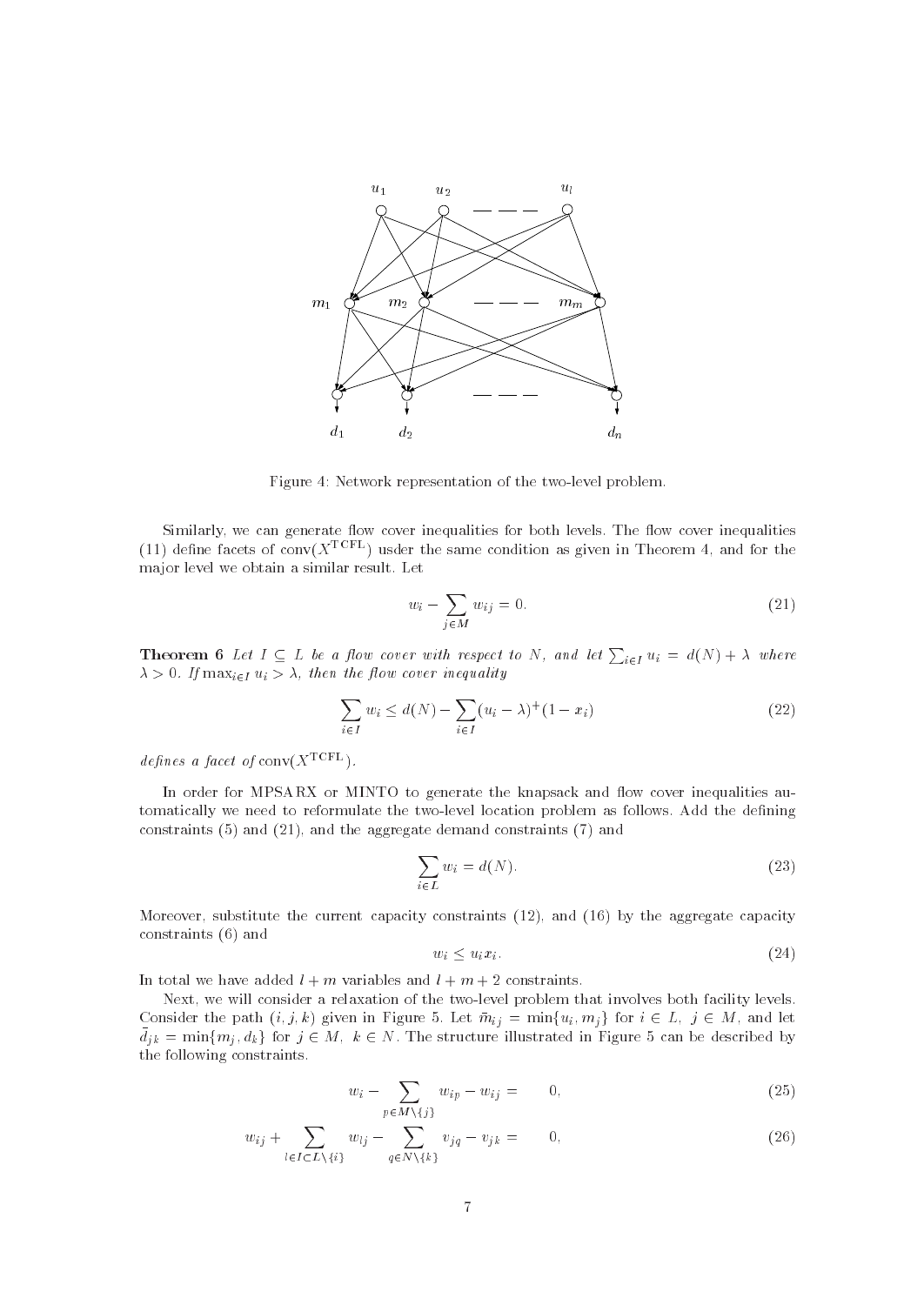



$$
v_{jk} + \sum_{p \in M \setminus \{j\}} v_{pk} = d_k, \tag{27}
$$

$$
w_i \leq u_i x_i, \quad i \in L,\tag{28}
$$

$$
w_{ij} \leq \bar{m}_{ij} x_i, \quad i \in L, \ j \in M,
$$
\n
$$
(29)
$$

$$
v_{jk} \leq \bar{d}_{ik} y_i, \quad j \in M, \ k \in N. \tag{30}
$$

**Proposition** ( The polytope  $X$  , defined as all vectors satisfying constraints (25)=(30), forms a  $relaxation$  of  $X^{\text{\scriptsize{TCFL}}}$ 

In the fixed charge path inequalities (Van Roy and Wolsey  $(1987)$ ) we want to express an upper bound on the flow on a subset of the inflow arcs in terms of possible outflow. If we for instance consider the interest to note that the motor them the path (including the path  $\{1,1\}$ ,  $\{1,2\}$ bound on the flow on a subset of the inflow arcs in terms of possible outflow. If we for instance<br>consider the inflow to node *i*, we note that the flow can either continue along the path  $(i, j, k)$ ,<br>or it can exit along a obtain the following family of inequalities. or it can exit along a subset of outflow arcs  $(M \setminus \{j\}) \cup (N \setminus \{k\})$ . For a path of length three we<br>obtain the following family of inequalities.<br>**Proposition 8** Let  $J^+ \subset M \setminus \{j\}$  be a subset of the inflow arcs to node

**Proposition 8** Let  $J^+ \subset M \setminus \{j\}$  be a subset of the inflow arcs to node k, and let  $J^- \subset M \setminus \{j\}$ <br>be a subset of the outflow arcs from node i. Moreover, let  $I \subset L \setminus \{i\}$ , and  $K \subset N \setminus \{k\}$ . The following family of fixed-charge pain inequalities is valia for  $X^{++-+}$  :

$$
w_i + \sum_{l \in I} w_{lj} + \sum_{p \in J^+} v_{pk} \le (\sum_{p \in J^-} \bar{m}_{ip} + \sum_{q \in K} \bar{d}_{jq} + d_k) x_i + \sum_{l \in I} (\sum_{q \in K} \bar{d}_{jq} + d_k) x_l + \sum_{p \in J^+} d_k y_p + \sum_{p \in (M \setminus \{j\}) \setminus J^-} w_{ip} + \sum_{q \in (N \setminus \{k\}) \setminus K} v_{jq}.
$$
 (31)

An example of a path inequality is given below.

Example 2 Consider the instance of the two-level capacitated facility location problem illustrated in Figure 6 (a). Next, consider the path  $(i, j, k) = (3, 5, 6)$  and the subsets of in- and outflow arcs as shown in Figure 6 (b). In this example we have  $I = \emptyset$ ,  $J^+ = \{3, 4\}$ ,  $J^- = \emptyset$ , and  $K = \{4\}$ . The inequality

 $w_3 + v_{36} + v_{46} \leq (30 + 10)x_3 + 30y_3 + 30y_4 + w_{31} + w_{32} + w_{33} + w_{34} + v_{51} + v_{52} + v_{53} + v_{55}$ 

is valid for this particular instance.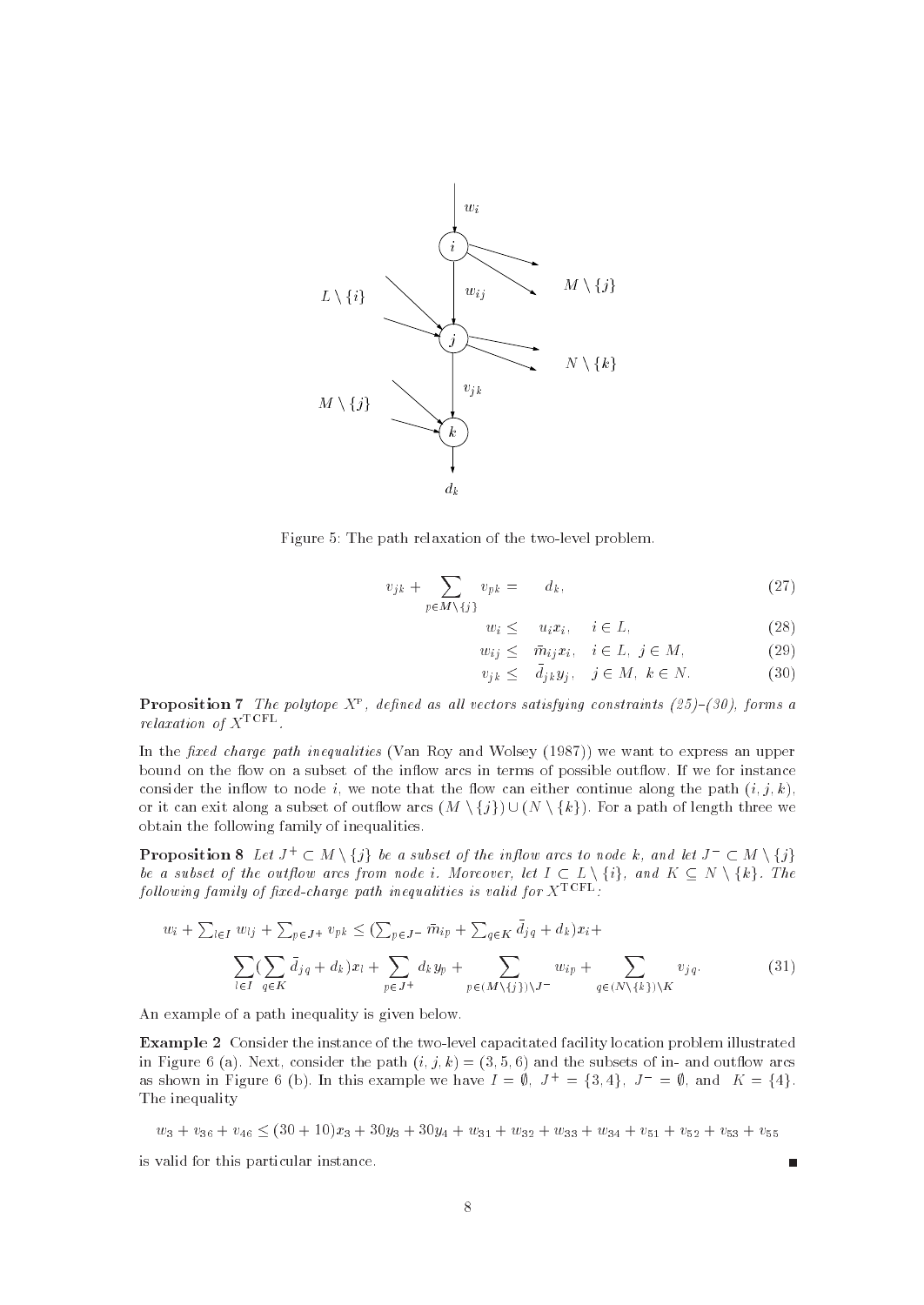

(a) The structure of a fractional solution. (b) The path  $(3,5,6)$ .

## Figure 6:

For the software to recognize the path structure it is not necessary to add more redundant information to the model than we already have, but it is important to present the constraints in the right form, as the sign of a variable indicates whether or not it represents inflow or outflow. Therefore it is important for instance to write constraints (21) as  $w_i - \sum_{j \in M} w_{ij} = 0$ , and not  $\sum_{i \in M} w_{ij} - w_i = 0$ , (c.f. the node balance constraints (14)).

#### 4Computational Experience

Here we consider the computational effect of adding knapsack cover inequalities to the linear relaxation of the single-level formulation, and knapsack cover, flow cover and fixed charge path inequalities to the two-level formulation. The interested reader is referred to Aardal (1995) for more computational results regarding the single-level problem, and to Aardal (1992) for results regarding the two-level problem.

We have considered single-level instances of 5 different sizes  $a \times b$ , where a denotes the number of clients and  $b$  the number of facilities. The problem characteristics of the instances are given in Table 1. For each size we have 5 instances. All instances except the ones of size  $100 \times 75$ were provided by J.-M. Thizy, and were also generated, and used as test instances by Cornuejols, Sridharan and Thizy (1991). The 100  $\times$  75-instances were generated by the author according to same principles as the smaller ones. For more details about the instances we refer to Cornuejols et al.

In Table 2 we use the following notation. Each instance is labeled *aaabbc*, where *aaa* is the number of clients, bb the number of facilities, and c the number of the instance in the group of instances having the same size. The duality gap is defined as the relative difference between optimum value,  $z^*$  and the value of the linear relaxation,  $z^{\text{LP}}$ , i.e.,  $(z^* - z^{\text{LP}})/z^*$ . The computing time is given in seconds. The percentage duality gap closed is calculated as  $(z^{\text{cut}} - z^{\text{LP}})/(z^* - z^{\text{LP}})$ . where  $z^{\pm\pm}$  denotes the value of the linear relaxation after all the violated inequalities that have  $$ been identified in the root node has been added. We do add violated cover inequalities in all nodes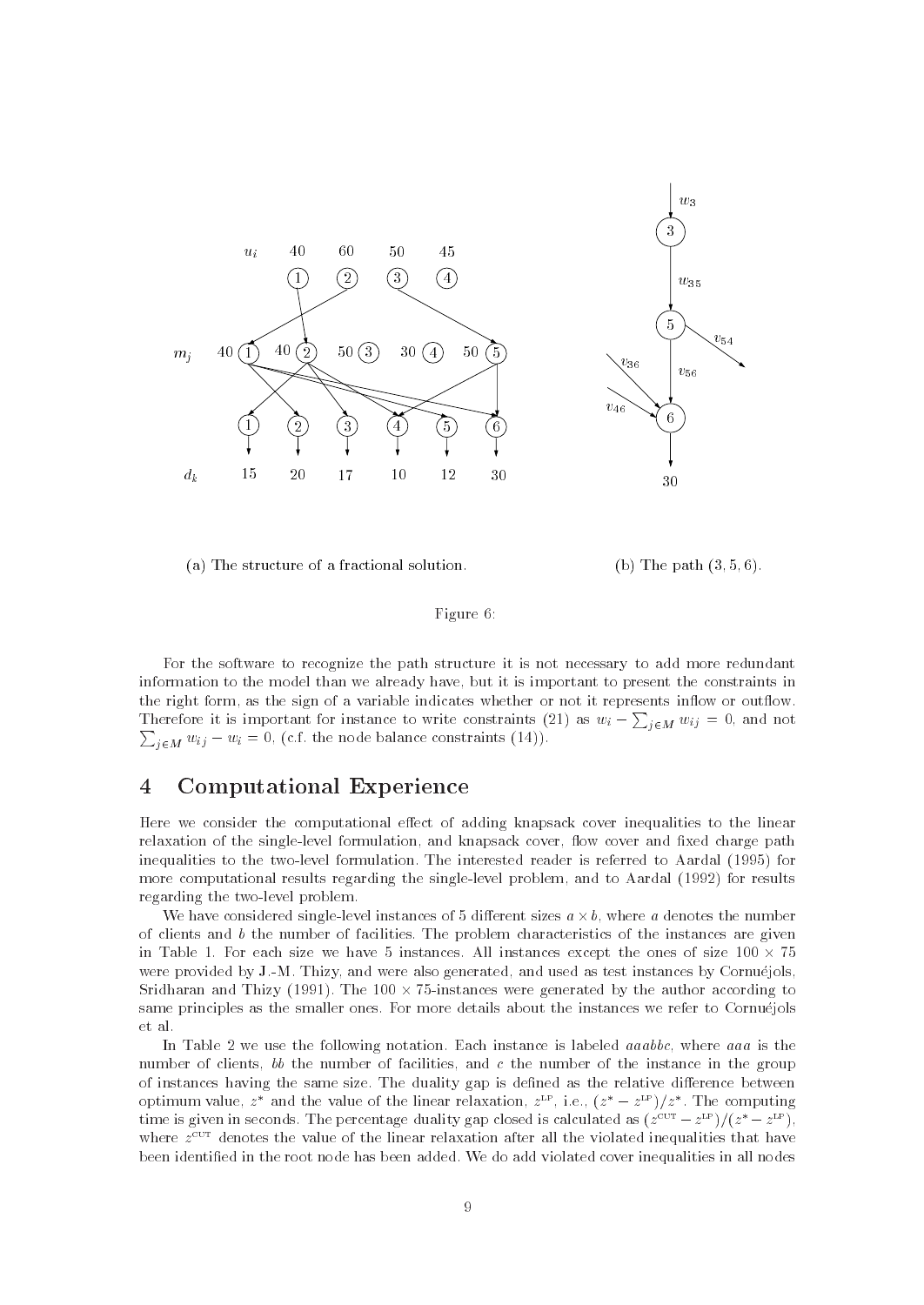of the branch-and-bound tree.

| problem<br>type | $#$ variables | $#$ constraints | $#$ nonzeros |
|-----------------|---------------|-----------------|--------------|
| $25 \times 8$   | 216           | 242             | 832          |
| $50 \times 16$  | 832           | 883             | 3.264        |
| $50 \times 33$  | 1,716         | 1,767           | 6,732        |
| $50 \times 50$  | 2,600         | 2.651           | 10,200       |
| $100 \times 75$ | 7.650         | 7.751           | 30,300       |

Table 1: Problem characteristics for the single-level instances.

In the first part of Table 2 we show the duality gap of the instances, the number of branch-andbound nodes, and the computing time needed to solve the instances to optimality using branchand-bound only. In the second part of the table we show the effect of letting MINTO automatically add violated knapsack cover inequalities (10). In the last column of Table 2 we present the average decrease in the computing time over the instances having the same size. We use MINTO Version 1.6a, in combination with CPLEX 2.1 Callable Library (CPLEX Optimization, Inc. (1989)), on a SUN Sparc ELC computer.

| problem                                        | duality<br>$(\%)$<br>gap (                  | # $B\&\overline{B}$<br>nodes                                          | time                                         | $#$ cover<br>inequalities              | $\overline{\%}$ gap<br>closed         | $#$ B&B<br>nodes                | time                                                  | % time<br>reduction                     | ave. % time<br>reduction |
|------------------------------------------------|---------------------------------------------|-----------------------------------------------------------------------|----------------------------------------------|----------------------------------------|---------------------------------------|---------------------------------|-------------------------------------------------------|-----------------------------------------|--------------------------|
| 025081<br>025082<br>025083<br>025084<br>025085 | 5.7<br>6.4<br>$5\,.9$<br>$1.3\,$<br>$5.5\,$ | 31<br>70<br>21<br>9<br>71                                             | 5<br>$1\bar{7}$<br>6<br>$\overline{4}$<br>13 | 5<br>10<br>5<br>3<br>$\overline{4}$    | 94.0<br>78.1<br>69.0<br>100.0<br>82.8 | 3<br>9<br>5<br>$\frac{1}{7}$    | $\overline{4}$<br>$\bf 5$<br>6<br>$\overline{4}$<br>6 | 20.0<br>70.6<br>0.0<br>0.0<br>53.8      | 28.9                     |
| 050161<br>050162<br>050163<br>050164<br>050165 | $2.2\,$<br>0.4<br>$2\,.3$<br>2.1<br>$0.9\,$ | 61<br>19<br>143<br>141<br>43                                          | 59<br>17<br>129<br>173<br>43                 | 31<br>$\overline{2}$<br>16<br>33<br>24 | 68.1<br>48.0<br>82.0<br>33.7<br>52.3  | 17<br>13<br>13<br>35<br>15      | 51<br>20<br>48<br>109<br>35                           | 13.6<br>$-17.6$<br>62.8<br>37.0<br>18.6 | 22.9                     |
| 050331<br>050332<br>050333<br>050334<br>050335 | 1.5<br>$1.2\,$<br>$0\,.2$<br>1.0<br>1.6     | 1,361<br>797<br>31<br>1,349<br>1,617                                  | 1,813<br>860<br>66<br>2,606<br>2,050         | 34<br>118<br>$\theta$<br>130<br>46     | 81.8<br>65.7<br>0.0<br>10.8<br>78.4   | 41<br>129<br>31<br>175<br>49    | 173<br>476<br>66<br>975<br>255                        | 90.5<br>44.7<br>0.0<br>62.6<br>87.6     | 57.1                     |
| 050501<br>050502<br>050503<br>050504<br>050505 | 0.3<br>0.1<br>0.4<br>0.2<br>$0.0$           | 143<br>67<br>361<br>123                                               | 278<br>116<br>681<br>283<br>75               | 3<br>9<br>10<br>43<br>LP optimal       | 100.0<br>$3\,7.2$<br>32.4<br>38.9     | 1<br>47                         | 54<br>93<br>107<br>356                                | 80.6<br>19.8<br>84.3<br>$-25.8$         | 39.7                     |
| 100751<br>100752<br>100753<br>100754<br>100755 | 0.7<br>$0.6\,$<br>0.1<br>0.3<br>0.1         | 4.077<br>$\begin{array}{c} 15,419 \\ 183 \end{array}$<br>6,687<br>117 | 22,977<br>$74,351$<br>$761$<br>40,604<br>621 | 295<br>648<br>48<br>228<br>9           | 40.9<br>55.4<br>12.5<br>9.1<br>34.6   | 611<br>1,423<br>59<br>537<br>23 | 10,560<br>$\frac{20,055}{844}$<br>11,076<br>406       | 54.0<br>73.0<br>$-10.9$<br>72.7<br>34.6 | 44.7                     |

Table 2: Results from adding knapsack cover inequalities using MINTO.

The number of branch-and-bound nodes needed to solve the instances to optimality decreased, after adding cover inequalities, for all instances except one (050333), where it remained the same. The computing time also decreased for all instances except 6; for three of these instances the computing time remained the same. For eleven of the twenty-five instances the relative reduction in computing time is larger than 50 %.

Aardal (1995) present computational results from adding flow cover inequalities and generalizations of the flow cover inequalities to the linear relaxation. The average percentage time reduction after adding all these inequalities, including the knapsack inequalities was 30.3 %, 47.7 %, 81.9 %,  $72.4\%$ , and  $52.7\%$  for the different problem sizes.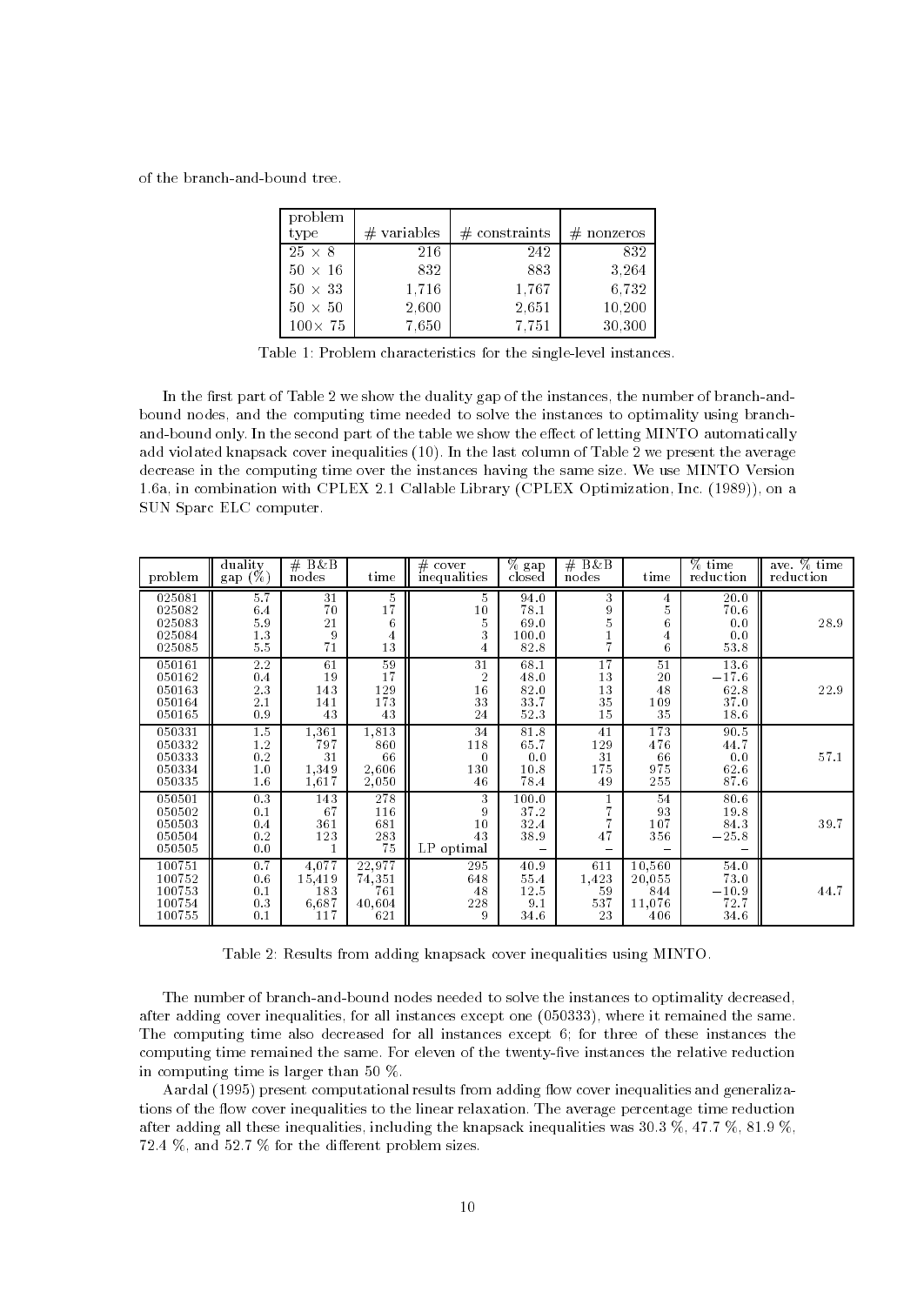Next we will present our computational experience with adding knapsack cover, flow cover, and fixed-charge path inequalities to the linear relaxation of the two-level problem. Here we use formulation  $(13)-(15)$ ,  $(17)-(19)$ ,  $(5)-(7)$ ,  $(21)$ ,  $(23)$ ,  $(24)$ . For convenience of comparison, we give the formulation below.

$$
\sum_{i \in L} w_{ij} \le m_j y_j, \qquad j \in M,
$$
\n(13)

$$
\sum_{i \in L} w_{ij} - \sum_{k \in N} v_{jk} = 0, \qquad j \in M,
$$
\n(14)

$$
\sum_{j \in M} v_{j,k} = d_k, \qquad k \in N,
$$
\n(15)

$$
v_{j,k} \le d_k y_j, \qquad j \in M, \ k \in N,
$$
\n<sup>(17)</sup>

$$
x_i \le 1,\n\qquad i \in L,\n\tag{18}
$$
\n
$$
\le 1,\n\tag{19}
$$

$$
y_j \le 1, \qquad j \in M,\tag{19}
$$

$$
v_j - \sum_{k \in N} v_{jk} = 0, \qquad j \in M,
$$
\n<sup>(5)</sup>

$$
v_j \le m_j y_j, \qquad j \in M,\tag{6}
$$

$$
\sum_{j \in M} v_j = d(N),\tag{7}
$$

$$
w_i - \sum_{j \in M} w_{ij} = 0, \qquad i \in L, \tag{21}
$$

$$
w_i \le u_i x_i, \qquad i \in L,\tag{24}
$$

$$
\sum_{i \in L} w_i = d(N). \tag{23}
$$

The instances are generated according to the same principles as the single-level instances. In Table 3 we present the problem characteristics for the two-level instances. We considered small and medium size problems  $a \times b \times c$  where a denotes the number of clients, b the number of minor facilities, and  $c$  the number of major facilities.

| problem<br>type         | $\#$ variables | $#$ constraints | $#$ nonzeros |
|-------------------------|----------------|-----------------|--------------|
| $25 \times 8 \times 4$  | 256            | 280             | 1.194        |
| $25 \times 16 \times 6$ | 540            | 526             | 2.430        |
| $50 \times 16 \times 6$ | 940            | 951             | 4.480        |

Table 3: Problem characteristics for the two-level instances.

In Table 4 we show the results from solving the two-level instances by pure branch-and-bound. In the branch-and-bound phase we give the  $x_i$ -variables higher priority than the  $y_i$ -variables, i.e., as long as there are fractional  $x_i$ -variables we branch on such a variable before selecting a  $y_i$ variable. We use the notation aabbcd for the instances, where aa denotes the number of clients, bb the number of minor facilities,  $c$  the number of major facilities, and  $d$  the number of the instance in the set having the same size. For the computation we use MPSARX (Van Roy and Wolsey (1987)) implemented on a Data General MV 15000 computer. This computer is slow compared to the SUN Sparc ELC, but what we want to demonstrate is the decrease in computing time if we add inequalities, and not the absolute time needed to solve the instances.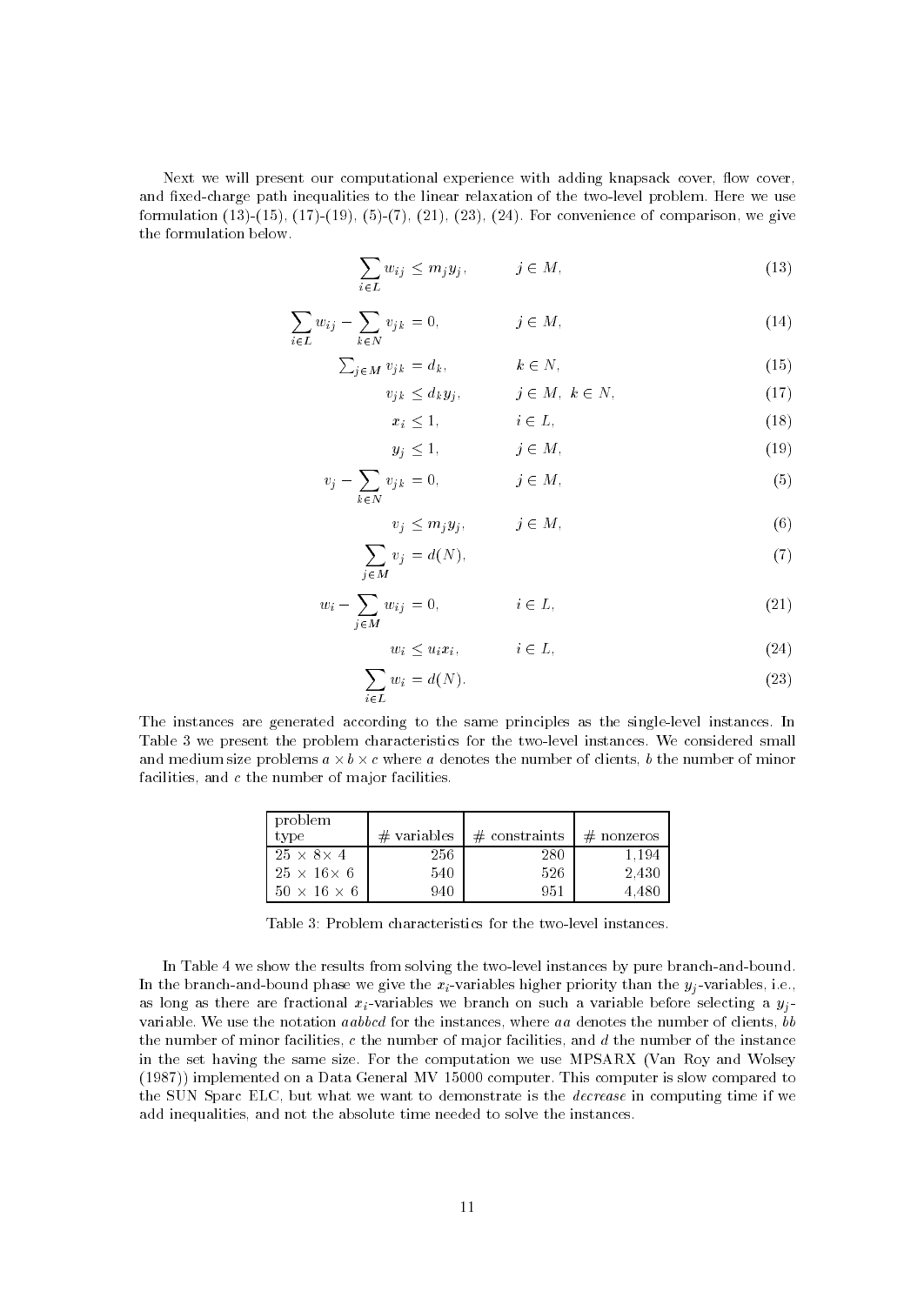| problem | duality<br>gap | $#$ B&B<br>nodes | time    |
|---------|----------------|------------------|---------|
| 250841  | 7.4            | 87               | 122.9   |
| 250842  | 8.1            | 85               | 93.4    |
| 250843  | 10.8           | 63               | 156.7   |
| 251661  | 6.3            | 353              | 459.7   |
| 251662  | 6.4            | 549              | 883.3   |
| 251663  | 17.2           | 203              | 916.5   |
| 501661  | 3.5            | 301              | 1,088.8 |
| 501662  | 7.1            | 75               | 1,295.6 |
| 501663  | 11.0           | 27               | 712.2   |

Table 4: Results from solving two-level instances by branch-and-bound only.

In Table 5 we present the results after letting MPSARX generate cover, flow cover and fixedcharge path inequalities in the root node of the branch-and-bound tree. These inequalities closed a large part of the duality gap, 70.0-99.3 %. The number of branch-and-bound nodes, and the computing time thereby decreased signicantly.

| problem                    | #<br>cover<br>ineq.      | $#$ flow cover<br>ineq. | #<br>path<br>ineq.  | %<br>gap<br>closed   | $#$ B& B<br>nodes | time                    | % time<br>reduction  | ave. % time<br>reduction |
|----------------------------|--------------------------|-------------------------|---------------------|----------------------|-------------------|-------------------------|----------------------|--------------------------|
| 250841<br>250842<br>250843 | 6<br>6<br>4              | 17<br>21<br>12          | 0                   | 93.1<br>87.5<br>99.3 | 11<br>5           | 60.0<br>59.5<br>96.2    | 51.2<br>36.3<br>38.6 | 42.0                     |
| 251661<br>251662<br>251663 | 5<br>4<br>3              | 14<br>14<br>15          | 2<br>27             | 96.6<br>92.6<br>83.9 | 35<br>35<br>143   | 118.9<br>242.1<br>796.8 | 74.1<br>72.6<br>13.1 | 53.3                     |
| 501661<br>501662<br>501663 | 4<br>3<br>$\overline{2}$ | 11<br>17<br>16          | $\theta$<br>18<br>5 | 70.0<br>94.7<br>80.2 | 207<br>11<br>13   | 867.1<br>516.2<br>528.5 | 20.4<br>60.2<br>25.8 | 35.5                     |

Table 5: Results after adding cover, flow cover and fixed-charge path inequalities.

We also compared the multicommodity and flow formulations in terms of quality of the linear relaxations and computing times. Here we used instances having 20 clients, 10 minor facilities, and 5 major facilities. We again used MPSARX implemented on a Data General MV 15000 machine. In Table 6, the first four instances,  $F-I-F-4$ , are formulated according to the flow formulation, i.e., formulation (13)-(15), (17)-(19), (5)-(7), (21), (23), (24). The second group of instances, MC-1-MC-4, have been formulated using variables  $v_{ijk}$  denoting the flow on the path  $(i, j, k)$ , and variables  $x_i$ ,  $y_i$ ,  $w_i$ ,  $v_j$  as in the flow formulation. "LP-time" gives the time in seconds of solving the initial linear programming relaxation. The MPSARX cuts that have been generated are the same as in Table 5, i.e., cover, flow cover, and fixed-charge path inequalities. The cuts are generated in the root node only, and "time cuts" gives the time in seconds spent on constraint generation. The results indicate that the initial linear relaxation of the flow formulation is weaker than the multicommodity relaxation, which indeed can be mathematically proved, whereas the quality of the lower bound after adding the cuts to the flow formulation is of the same quality as the bound obtained from the multicommodity formulation after adding cuts. The flow formulation bound  $z^{\texttt{new}}$  is also obtained in shorter time. It is clear that if one would like to use the multicommodity formulation, then one should avoid to work with all variables present in the formulation. A column generation approach, possibly in combination with row generation, could then be an interesting alternative.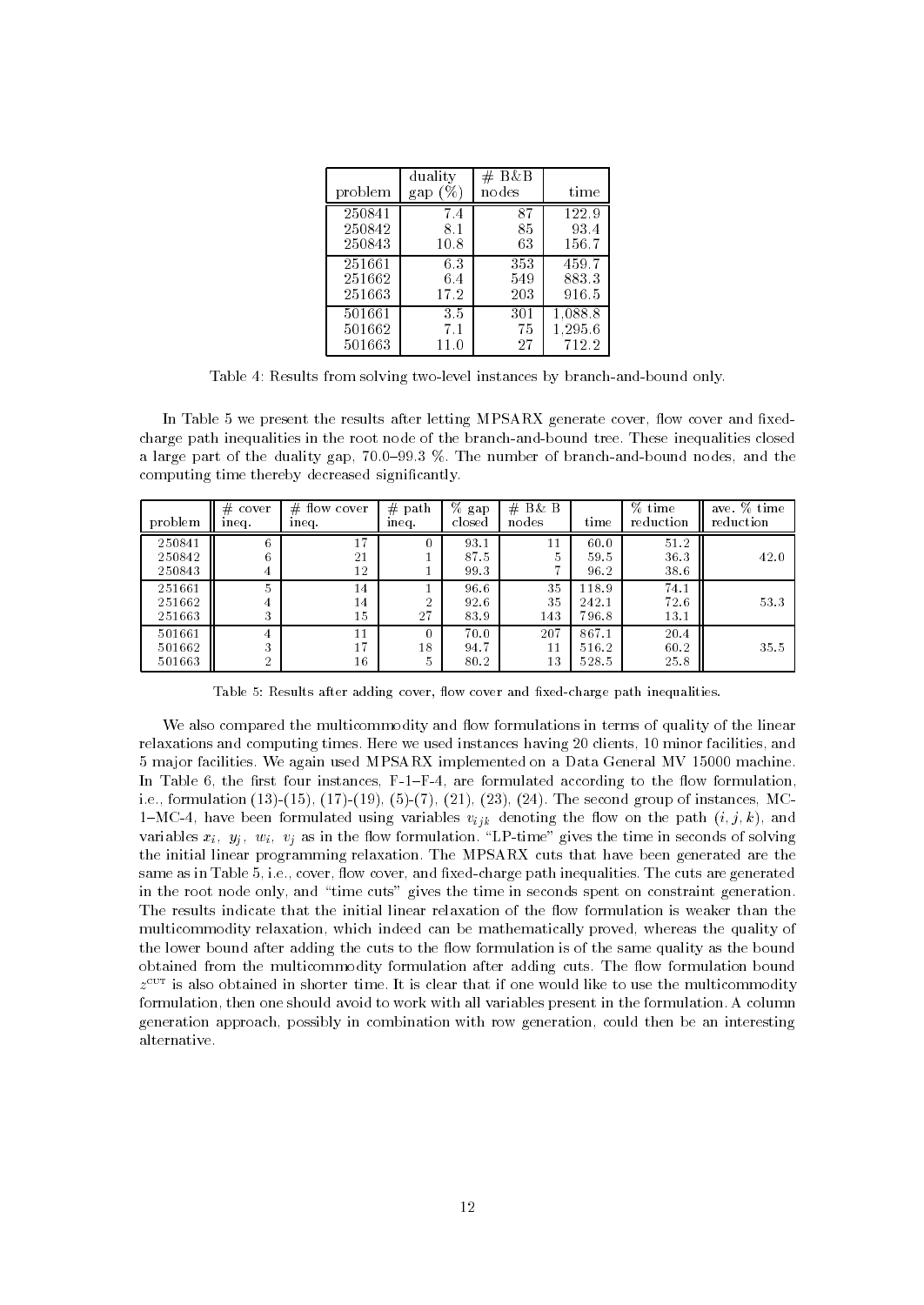|                    |              |                                        | $\mathbb{H}^{\mathbb{R}}$ |                                                                                                                                   | $#$ MPSARX<br>cuts                                          |                                                                                                                                                                                                                                                                                                               |                                                                        |                        | # B&B<br>nodes |                                                              |         |                                    |
|--------------------|--------------|----------------------------------------|---------------------------|-----------------------------------------------------------------------------------------------------------------------------------|-------------------------------------------------------------|---------------------------------------------------------------------------------------------------------------------------------------------------------------------------------------------------------------------------------------------------------------------------------------------------------------|------------------------------------------------------------------------|------------------------|----------------|--------------------------------------------------------------|---------|------------------------------------|
|                    | 井 vars.      | mstr.                                  |                           | $z_{\rm T}^2$                                                                                                                     |                                                             | time<br>cuts                                                                                                                                                                                                                                                                                                  | $z^{\rm{CUT}}$                                                         | ó gap<br>deg           |                | B&B<br>time                                                  | $\nu^*$ | $\frac{\text{total}}{\text{time}}$ |
|                    |              |                                        |                           |                                                                                                                                   |                                                             |                                                                                                                                                                                                                                                                                                               |                                                                        |                        |                |                                                              |         |                                    |
|                    |              |                                        |                           |                                                                                                                                   |                                                             |                                                                                                                                                                                                                                                                                                               |                                                                        |                        |                |                                                              |         |                                    |
|                    | 8888<br>8888 |                                        |                           |                                                                                                                                   |                                                             |                                                                                                                                                                                                                                                                                                               |                                                                        |                        |                |                                                              |         |                                    |
| $\frac{4}{5}$      |              | ತ್ವತ್ವ ವ್ಯಾಪ್ತವೆ<br>ವಿನವಪ್ರದ ವ್ಯಾಪ್ತವೆ |                           | $\begin{array}{l} 1,627.4 \\ 1,797.3 \\ 1,921.3 \\ 2,188.7 \\ 1,657.2 \\ 1,800.3 \\ 1,970.1 \\ 1,900.3 \\ 1,930.0 \\ \end{array}$ | –<br>ລິສລິສ                                                 | $\begin{array}{l} 1.56 \\ 1.66 \\ 2.88 \\ 3.99 \\ 1.90 \\ 1.31 \\ 1.20 \\ 1.21 \\ 1.20 \\ 1.21 \\ 1.20 \\ 1.21 \\ 1.22 \\ 1.23 \\ 1.24 \\ 1.25 \\ 1.26 \\ 1.27 \\ 1.28 \\ 1.29 \\ 1.23 \\ 1.25 \\ 1.26 \\ 1.27 \\ 1.28 \\ 1.29 \\ 1.29 \\ 1.23 \\ 1.25 \\ 1.29 \\ 1.29 \\ 1.23 \\ 1.25 \\ 1.27 \\ 1.29 \\ 1.$ | 1,685.2<br>1,866.3<br>2,003.2<br>2,009.8<br>1,670.98.264.0<br>2,264.02 | 832315346<br>833315346 | အီတိဆု         | $5 - 38 - 0$<br>$5 - 32 - 0$<br>$7 - 32 - 0$<br>$7 - 32 - 0$ |         | 93158<br>53158 116570<br>53158858  |
| <br> UUUU<br> XXXX |              |                                        |                           |                                                                                                                                   |                                                             |                                                                                                                                                                                                                                                                                                               |                                                                        |                        | 0135           |                                                              |         |                                    |
|                    |              |                                        |                           |                                                                                                                                   |                                                             |                                                                                                                                                                                                                                                                                                               |                                                                        |                        |                |                                                              |         |                                    |
|                    |              |                                        |                           |                                                                                                                                   |                                                             |                                                                                                                                                                                                                                                                                                               |                                                                        |                        |                |                                                              |         |                                    |
|                    |              |                                        |                           |                                                                                                                                   |                                                             |                                                                                                                                                                                                                                                                                                               |                                                                        |                        |                |                                                              |         |                                    |
|                    |              |                                        |                           |                                                                                                                                   | Table 6: Comparing the flow and multicommodity formulations |                                                                                                                                                                                                                                                                                                               |                                                                        |                        |                |                                                              |         |                                    |

Γ.

Table 6: Comparing the flow and multicommodity formulations. Table 6: Comparing the flow and multicommodity formulations.